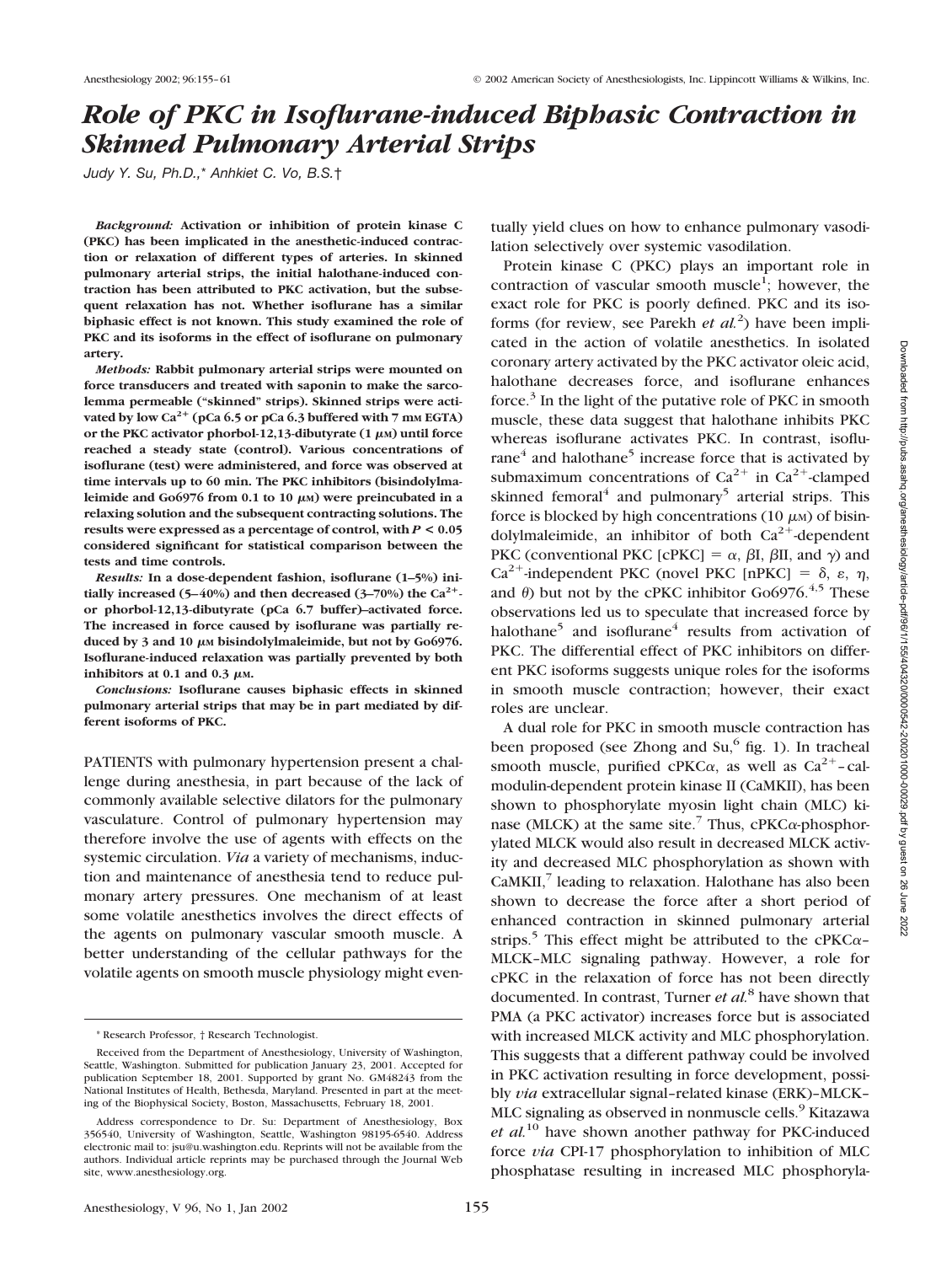tion. Thus, PKC could play a dual role (contraction and relaxation) in smooth muscle, and this may also be mediated by different isoforms of this enzyme. This study was undertaken to determine whether isoflurane, like halothane, could induce biphasic effects in pulmonary arteries, and to examine the role of PKC isoforms in the isoflurane effect.

### **Methods and Materials**

#### *Materials*

Isoflurane was supplied by OHMEDA Inc. (Liberty Corner, NJ). Go6976 and bisindolylmaleimide I-HCl (PKC inhibitors) and phorbol-12,13-dibutyrate (PDBu) (a PKC activator) were purchased from Calbiochem (La Jolla, CA) or RBI (Natick, MA). Other chemicals were of analytical or reagent grade. Stock solutions of Go6976 (1 mM) were made in 100% dimethyl sulfoxide (DMSO). Final concentrations of  $0.1$ -1.0  $\mu$ M Go6976 contained 0.1% DMSO, and 10  $\mu$ m Go6976 contained 10% DMSO. The same concentrations of DMSO were used in parallel for time-controls.

#### *Skinning Procedure*

The method of preparing skinned arterial strips has been described.<sup>5,11</sup> Male New Zealand white rabbits (2.2–2.5 kg) were killed using a captive bolt pistol. This method has been approved by University of Washington Animal Care Committee (Seattle, WA).

Right pulmonary arteries were rapidly isolated. The arterial rings, approximately  $0.7 \pm 0.2$  mm in width, were placed in relaxing solution (contained no added  $Ca^{2+}$  in basic solution) and denuded by gently rubbing the endothelium with a glass rod. Rings were opened, mounted on two pairs of forceps with one end attached to a photodiode tension transducer, and then stretched to a resting tension of 50 mg. The strips were immersed sequentially in the following solutions: (1) saponin (300  $\mu$ g/ml) in relaxing solution for 4.5 min to make the sarcolemma permeable ("skinned"); (2) caffeine (25 mm) in relaxing solution to release  $Ca^{2+}$  from the sarcoplasmic reticulum (SR); (3) 10  $\mu$ M Ca<sup>2+</sup> buffered with 7 mM EGTA to activate the contractile proteins; and (4) relaxing solution to wash away  $Ca^{2+}$  in the strips.

Experiments were performed at room temperature (21  $\pm$  2°C). The tension was recorded on a G3 Apple Computer (Cupertino, CA) with a customized LabVIEW software program interfaced with a multifunction input/ output board with 16-bit resolution (NB-MIO-16XL; National Instrument, Austin, TX).

Basic solution contained varying concentrations of free  $Ca^{2+}$  (or pCa =  $-\log$  [Ca<sup>2+</sup>] (M)) buffered with 7 mm EGTA, 2 mm MgATP<sup>2-</sup>, 0.1 mm free Mg<sup>2+</sup>, 15 mm creatine phosphate, 70 mm,  $K^+$  plus Na<sup>+</sup> (from Na<sub>2</sub>ATP and Na<sub>2</sub>CP), 20 mm methanesulfonate (major anion), and

Downloaded from http://pubs.asahq.org/anesthesiology/article-pdf/96/1/155/404320/0000542-200201000-00029.pdf by guest on 26 June 2022

Downloaded from http://pubs.asahq.org/amesthesiology/article-pdf/9611/1554404320/0000642-20020100-00029.pdf by guest on 26 June 2022



**Fig. 1. Experimental protocol showing tracings of effects of isoflurane on pCa-induced force. pCa 6.3 buffer**  $= -\log [Ca^{2+}]$  $(M) = 0.5 \mu M \frac{Ca^{2+}}{H}$  buffered with 7 mm EGTA; control = steady **state force before administration of isoflurane; 0, 1, 3, and 5% isoflurane concentrations administered; peak contraction** peak force increased by isoflurane; late relaxation = force de**creased by isoflurane after peak contraction. The tracings** showed that isoflurane dose-dependently increased Ca<sup>2+</sup>-acti**vated force, reaching peak within 5 min (peak contraction). At 30 min after administration of isoflurane (late relaxation), the force was decreased by isoflurane in a dose-dependent manner.**

50 mM PIPES (piperazine-N,N'-bis[2-ethanesulfonic acid] dipotassium), 300 mOsm, with a pH of  $7.00 \pm 0.02$  $(21^{\circ}C).$ 

pCa buffer, containing free  $Ca^{2+}$  concentrations of 0.316  $\mu$ M (pCa 6.5 buffer) or 0.5  $\mu$ M (pCa 6.3 buffer), was used to induce a minimum of 10 mg force (approximately 10–30% of maximum force based on previously established pCa-tension curves). We found that there was no significant difference in the responsiveness of the skinned strips to the effect of isoflurane with either pCa 6.5– or pCa 6.3–induced force. Isoflurane was saturated in pCa buffer, and the partial pressure of isoflurane in the buffer, expressed as a percentage of 1 atmosphere, was assayed by gas chromatography.<sup>12</sup>

### *Experimental Procedure*

**Effects of Isoflurane on pCa- or PDBu-induced Force.** Skinned strips were activated by either pCa 6.3 or PDBu in pCa 6.5 until force reached a steady state (control result). A fresh solution saturated with various concentrations of isoflurane  $(0, 1, 3, 0r 5%)$  was then substituted (test solution). The force (test result) after isoflurane administration was recorded for up to 60 min (fig. 1).

**Influence of PKC Inhibitors in the Effect of 3% Isoflurane on pCa- or PDBu-induced Force.** Protein kinase C inhibitors (Go6976 for  $cPKC<sup>13</sup>$  and bisindolylmaleimide for  $c/nPKC^{14}$  from 0.01 to 10  $\mu$ M were preincubated in a relaxing solution, the subsequent pCa or PDBu contracting solutions, and the contracting solu-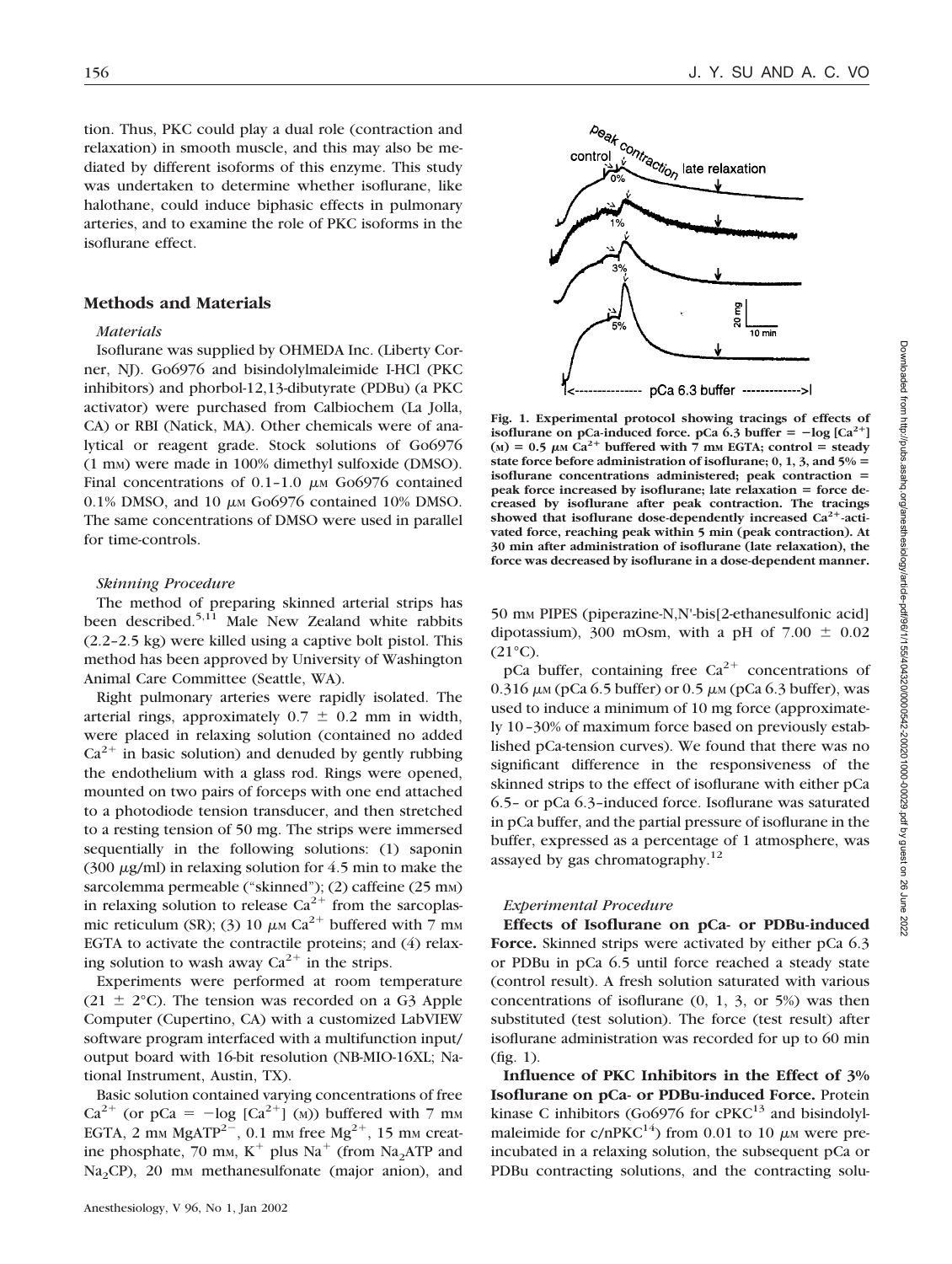tions with isoflurane. When Go6976 was tested, parallel experiments were performed with DMSO (0.1 and 1%) to serve as a time-control. The test results were observed at various time intervals up to 60 min and expressed as a percentage of the control.

### *Data Analysis*

The change in force was measured from baseline to steady state force (control), or to the force present after various time intervals up to 60 min after administration of isoflurane either in the pCa 6.3–6.5 or the PDBu solutions. For the study of isoflurane dose–response relation, test solutions included various isoflurane concentrations. When the effects of the PKC inhibitors were tested, three responses were examined: (1) 0% isoflurane and 0  $\mu$ <sub>M</sub> inhibitor (time control for isoflurane); (2)  $3\%$  isoflurane and 0  $\mu$ <sub>M</sub> inhibitor (time control for each concentration of the inhibitor); and (3) various concentrations of the inhibitor and 3% isoflurane for the study of the inhibitor.

The test force was expressed as a percentage of the control force. Mean and SD from at least three arterial strips and three separate animals were expressed. Results from the strips treated with the inhibitors and the time controls were compared by Student *t* test for paired data using the StatVIEW software program (BrainPower, Inc., Calabasas, CA), and two-factorial analysis of variance was used to compare different concentrations of inhibitors or isoflurane. A *P* value of less than 0.05 was considered significant.<sup>15</sup>

**Definitions of "Peak Contraction" and "Late Relaxation."** We found that isoflurane increased (within 5 min) and decreased (between 15 and 60 min) the  $Ca^{2+}$ or PDBu-induced force (fig. 1), depending on experimental conditions (isoflurane concentrations, PDBu, pCa buffer, PKC inhibitors with or without DMSO). However, the isoflurane effects were relatively consistent within each animal. Therefore, the results were expressed as "peak contraction" for isoflurane-induced peak force and "late relaxation" for isoflurane-induced decreased force at a later phase when time controls reached approximately 50–70% of control force within 30 min for most experiments. However, the test results (isoflurane with or without the inhibitors) for late relaxation were analyzed at the same time periods (*e.g.*, 30 min, fig. 1) as those of the time control, within a series of experiments in each animal.

### **Results**

#### *Effects of Isoflurane on pCa-induced Force*

We found that isoflurane initially increased and later decreased the pCa-induced force (fig. 1). Isoflurane-increased force peaked between 5 and 10 min, and the decrease in force peaked between 15 and 60 min. As



**Fig. 2. Dose–response relation of isoflurane on pCa-induced force.** Mean  $\pm$  SD (n = 3); force at peak contraction (*A*) or late **relaxation (***B***; at 15 and 30 min) after administration of isoflurane is expressed as percent of the control force (steady state force before the administration of isoflurane). \****P* **< 0.05 compared with that of time controls (0%). Isoflurane dose-dependently increased (peak contraction) and then decreased (late** relaxation) the submaximum Ca<sup>2+</sup>-activated force.

shown in figure 2, isoflurane dose-dependently increased force in pCa-activated strips, reaching a peak at approximately 5 min (mean  $\pm$  SD; n = 3; 105.7  $\pm$  6.4, 115.2  $\pm$ 4.9, 132.7  $\pm$  16.6, and 148.1  $\pm$  17.0 for 0, 1, 3, and 5% isoflurane, respectively). The increase in force was statistically significant at 3 and 5% isoflurane. However, 30 min after isoflurane administration, the force was significantly decreased at 3 and 5% isoflurane compared with that of the time controls ( $n = 3$ ; 71.7  $\pm$  4.3, 69.7  $\pm$  8.2, 52.0  $\pm$  4.9, and 40.7.1  $\pm$  9.9 for 0, 1, 3, and 5% isoflurane, respectively), and the decrease was dose dependent (fig. 2).

## *Influence of PKC Inhibitors on the pCa-induced Force Affected by Isoflurane*

We next tested the hypothesis that the biphasic effect of isoflurane on pCa-induced force was due to activation of PKC *via* different signaling pathways. PKC inhibitors were used at concentrations from  $0.1$  to  $10 \mu$ <sub>M</sub>, which were 10- to 1,000-fold the concentration  $(< 10 \text{ nm})$ required to inhibit 50% of PKC *in vitro*. 13,14

We found that isoflurane-induced decrease in force was significantly prevented by  $0.3 \mu$ M bisindolylmaleimide compared with that of  $\theta$   $\mu$ <sub>M</sub> bisindolylmaleimide  $(n = 5; 63.4 \pm 7.8, 27.4 \pm 10.1, 42.8 \pm 23.0, 54.4 \pm 10.1)$ 30.4, and 40.0  $\pm$  13.0 for time control [0  $\mu$ M bisindolylmaleimide] without isoflurane,  $0, 0.1, 0.3$ , and  $1 \mu$  m bisindolylmaleimide in the presence of 3% isoflurane, respectively; fig. 3A). The isoflurane-induced late relaxation was also significantly blocked by 0.1 and 0.3  $\mu$ M Go6976 compared with that of 0  $\mu$ M Go6976 (n = 4; 55.7  $\pm$  9.2 for time control [0% isoflurane and 0  $\mu$ M Go6976], 28.3  $\pm$  4.4,  $41.3 \pm 7.8$ ,  $41.9 \pm 6.8$ , and  $31.5 \pm 16.6$  for 0, 0.1, 0.3, and 1  $\mu$ M Go6976 in the presence of 3% isoflurane, respectively; fig. 3B).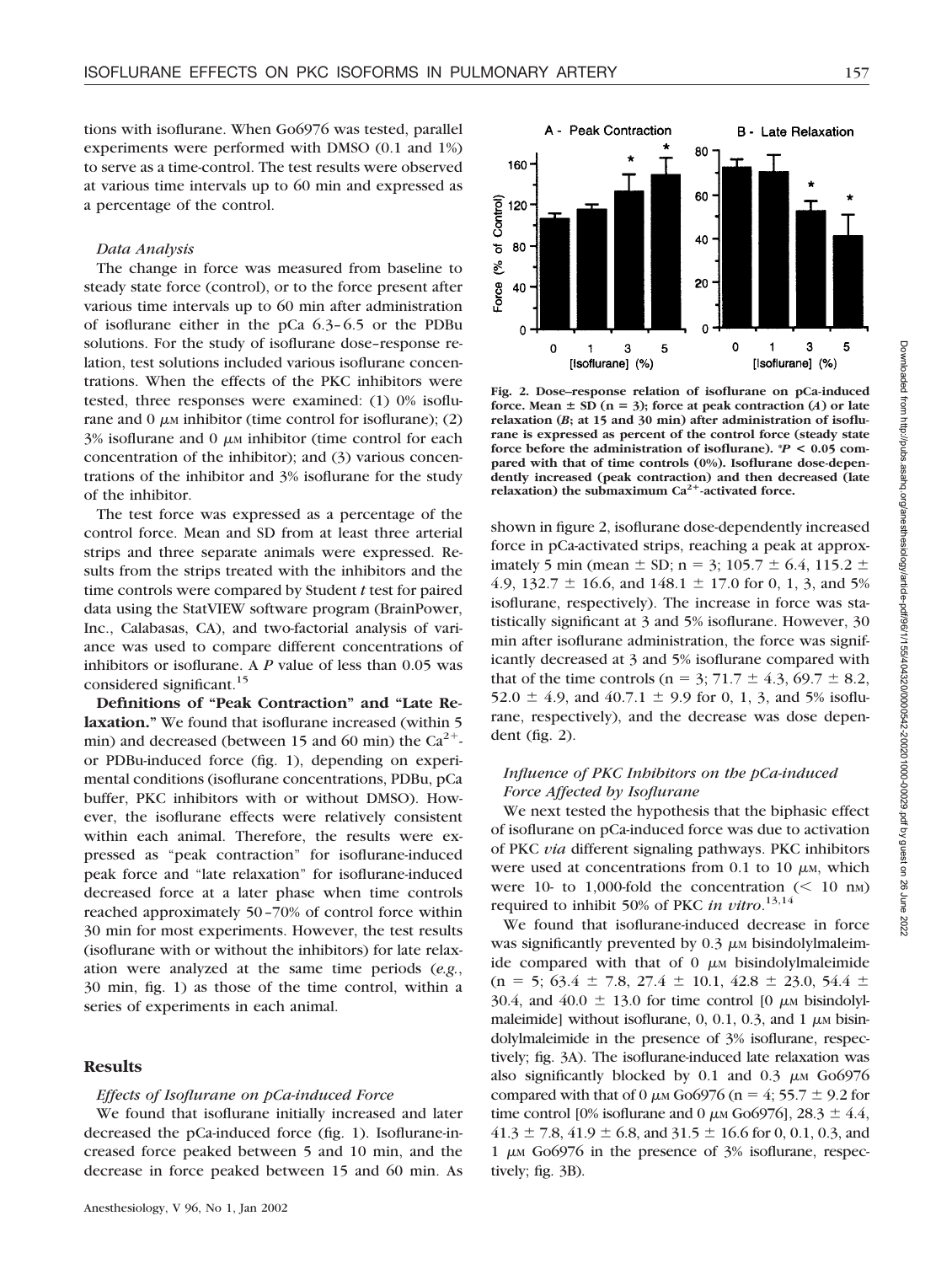

**Fig. 3. Influence of low concentrations of protein kinase C inhibitors on decreased pCa-induced force by isoflurane. Bim bisindolylmaleimide I HCl, a protein kinase C inhibitor of conventional–novel protein kinase C; Go6976 a conventional** protein kinase C inhibitor;  $0/0 =$  time controls without isoflu**rane and inhibitors. Isoflurane, 3%, was present in 0, 0.1, 0.3,** and 1.0  $\mu$ <sub>M</sub> bisindolylmaleimide or Go6976. Mean  $\pm$  SD (n = **4–5). Force after administration of isoflurane at late relaxation is expressed as percent of control force (steady state force before the administration of isoflurane). \****P* **< 0.05 compared with that of the time control (0/0); #compared with that of isoflurane in the absence of bisindolylmaleimide or Go6976** (0 μm). Isoflurane-decreased force was significantly prevented  $\alpha$  0.3  $\mu$ м bisindolylmaleimide (*A* ) and at 0.1 and 0.3  $\mu$ м Go6976  $(B)$  but not by higher concentration  $(1 \mu M)$  of the inhibitors.

Higher concentrations of bisindolylmaleimide ( $> 3 \mu$ M) did not affect the isoflurane-induced relaxation (data not shown). In contrast, isoflurane did not induce relaxation in the presence of 1% DMSO and the force was significantly decreased by 10  $\mu$ m Go6976 (data not shown). However, peak force induced by isoflurane was significantly decreased by  $3$  and  $10 \mu$  M bisindolylmaleimide (fig. 4A) but not by 10  $\mu$ M Go6976 (fig. 4B).

### *Effects of Isoflurane on Phorbol-12,13-dibutyrate (PDBu)–induced Force*

Based on our results, we further hypothesized that increased force by isoflurane results in part from activation of nPKC (figs. 4A and B), whereas decreased force results in part from activation of cPKC (figs. 3A and B). A differential activation of nPKC would prevent the isoflurane-induced increase in force, and the isofluranedecreased force would readily be demonstrated. We used PDBu in pCa 6.7 buffer to activate PKC and generate force. Isoflurane at 3 and 5% again increased the PDBu-induced force (peak contraction, fig. 5A), which was decreased between 30 and 60 min (late relaxation, fig. 5B).

### *Effects of PKC Inhibitors on Phorbol-12,13 dibutyrate (PDBu)–induced Force*

We further examined whether there was a differential activation of PKC isozymes in PDBu-induced force, using the c/nPKC inhibitor bisindolylmaleimide and the cPKC



**Fig. 4. Influence of high concentrations of protein kinase C inhibitors on increased pCa-induced force by isoflurane. Bim bisindolylmaleimide I HCl, a protein kinase C inhibitor of conventional–novel protein kinase C; Go6976 a conventional** protein kinase C inhibitor;  $0/0 =$  time controls without isoflu**rane and inhibitors. Isoflurane, 3%, was present in 0, 3, and** 10  $\mu$ M bisindolylmaleimide or Go6976. Mean  $\pm$  SD (n = 3). Peak **force (peak contraction) after administration of isoflurane is expressed as percent of control force (steady state force before the administration of isoflurane). \****P* **< 0.05 compared with that of the time control (0/0); #compared with that of isoflurane in** the absence of bisindolylmaleimide (0 μm). Isoflurane-in**creased force induced by pCa was completely blocked by 3 and** 10  $\mu$ <sup>M</sup> bisindolylmaleimide (*A*). In contrast, isoflurane in the **presence of 1% dimethyl sulfoxide (used as a vehicle for** Go6976) did not increase the force  $(0 \mu M \text{ } v \text{s}$ .  $0/0; B)$  which was  $\mu$  not affected by Go6976 up to 10  $\mu$ <sub>M</sub> (10 *vs.* 0  $\mu$ <sub>M</sub>; *B*).

inhibitor Go6976. As shown in figure 6, we found that bisindolylmaleimide dose-dependently inhibited the PDBu-induced force ( $n = 3-5$ ; 92.2  $\pm$  3.4, 76.8  $\pm$  12.0,  $33.6 \pm 16.1$ , and  $17.9 \pm 2.1$  for 0, 0.1, 3, and 10  $\mu$ M bisindolylmaleimide, respectively; fig. 6A), but Go6976



**Fig. 5. Dose–response relation of isoflurane on phorbol-12,13** dibutyrate (PDBu)–induced force. Mean  $\pm$  SD (n = 3). Force **after administration of isoflurane is expressed as percent of control force (steady state PDBu-induced force before administration of isoflurane). Peak contraction isoflurane-increased force; late relaxation force at 60 min after administration of isoflurane. \****P* **< 0.05 compared with that of time control at 0% isoflurane. Isoflurane dose-dependently increased (***A***) and then decreased (***B***) the PDBu-induced force. However, there was no significant difference between 3% and 5% isoflurane.**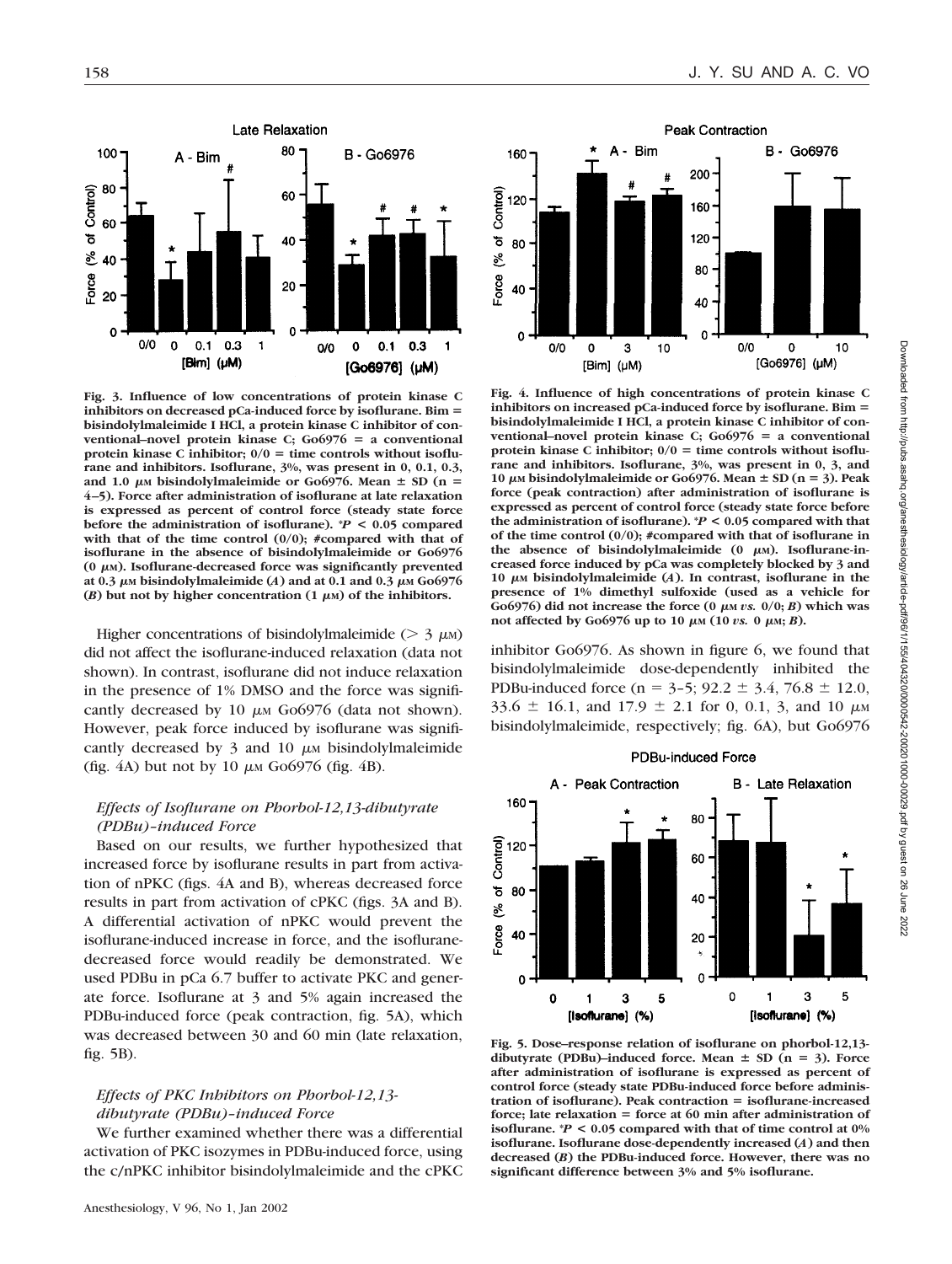

**Fig. 6. Dose–response relation of protein kinase C inhibitors on phorbol-12,13-dibutyrate (PDBu)–induced force. Bim bisindolylmaleimide I HCl, a protein kinase C inhibitor of conventional–novel protein kinase C; Go6976 a conventional protein kinase C inhibitor.** Mean  $\pm$  SD (n = 3). Force at 15 min after **administration of the inhibitor is expressed as percent of control force (steady state force before administration of the inhibitor). Dimethyl sulfoxide, 1%, was used to dissolve Go6976. \****P* **<** 0.05 compared with that of time control at 0 μm bisindolylma**leimide or Go6976. This figure shows that PDBu-induced force was dose-dependently decreased by bisindolylmaleimide (***A***),**  $b$ ut not by Go6976, except at 30  $\mu$ <sub>M</sub> (*B*).

did not significantly inhibit PDBu-activated force, except at  $30 \mu M$  (fig. 6B).

## *Influence of PKC Inhibitors on Relaxation of Phorbol-12,13-dibutyrate (PDBu)–induced Force by Isoflurane*

That Go6976 at low concentrations did not significantly affect the PDBu-induced force (fig. 6B) suggests that cPKC does not significantly contribute to the force generation. We next assessed whether isoflurane-induced relaxation was mediated by activation of cPKC by using the cPKC-inhibitors Go6976 and bisindolylmaleimide. In this study, pCa 6.5 buffer was used in PDBuinduced force because of consistency of the force generation. Under this experimental condition (PDBu in pCa 6.5 buffer), 3% isoflurane did not significantly affect the PDBu-induced force up to 60 min in the presence of 0.1% DMSO (control vehicle for Go6976). However, in the presence of isoflurane, the PDBu-induced force was significantly enhanced by  $0.3 \mu \text{m}$  Go6976 either at 5 min (peak contraction, fig. 7A) or 30 min (late relaxation, fig. 7B).

In the absence of 0.1% DMSO, we found that isoflurane also did not increase the PDBu-induced force. However, in these circumstances, force was also not significantly affected by the PKC inhibitor bisindolylmaleimide. Isoflurane did decrease the PDBu-induced force at a later phase ( $n = 3$ ; 75.8  $\pm$  3.3 and 42.6  $\pm$  5.2 for 0 and 3% isoflurane, respectively), which was again significantly prevented by  $0.1 \mu$ M bisindolylmaleimide (n = 3;  $42.6 \pm 5.2$ ,  $35.6 \pm 8.6$ ,  $48.3 \pm 5.0$ , and

 $56.7 \pm 5.0$  for 0, 0.01, 0.03, and 0.10  $\mu$ M bisindolylmaleimide, respectively).

### **Discussion**

The main findings of this study are as follows. (1) In skinned pulmonary arterial strips, isoflurane induced biphasic effects at clinically relevant concentrations. Therefore, isoflurane and halothane<sup>4</sup> have similar effects on pulmonary artery smooth muscle. These effects were characterized by increases followed by decreases in  $Ca^{2+}$ -activated or PDBu-induced force. (2) Isofluraneinduced increases in force were blocked by inhibition of c/nPKC bisindolylmaleimide but not by cPKC Go6976. (3) Isoflurane-induced decreases in force were prevented by both inhibitors.

The consistent isoflurane-induced relaxation at the later phase suggests that the anesthetic-induced PKC signaling pathway is triggered by the initial anesthetic concentration, which was not significantly changed within 10 min. The isoflurane-induced relaxation prevented by a threefold lower concentration of Go6976 (0.1  $\mu$ <sub>M</sub>) than bisindolylmaleimide (0.3  $\mu$ <sub>M</sub>) agrees with the median inhibitory concentration  $(IC_{50})$  shown *in vitro* for cPKC (2.3–6.2 nm for  $Go6976^{13}$  and 8.40-20 nm for bisindolylmaleimide<sup>14</sup>). That the isoflurane-induced relaxation is more sensitive to the effect of bisindolylmaleimide in PDBu  $(0.1 \mu M)$  bisindolylmaleimide) than that

PDBu-induced Force

#### A - Peak Contraction **B** - Late Relaxation  $\pm$   $\pm$ 150 100 80 of Control 100 60 40 ల్లి 50 Force 20 0  $\Omega$  $\mathbf 0$  $\Omega$  $0.1$  $0.3$  $\mathbf{1}$ 0  $\Omega$  $0.1$  0.3  $\mathbf{1}$ [Go6976] (µM) [Go6976] (µM)

**Fig. 7. Influence of conventional protein kinase C inhibitor Go6976 in isoflurane effect on phorbol-12,13-dibutyrate (PDBu)–induced force. Mean**  $\pm$  **SD (n = 4–7). Force after administration of 3% isoflurane is expressed as percent of control force (steady state force before administration of isoflurane).**  $*P < 0.05$  compared with that of the time control  $(0/0);$  #compared with that of isoflurane in the absence of  $Go6976$  (0  $\mu$ M). **In the presence of 0.1% dimethyl sulfoxide (vehicle for** Go6976), isoflurane did not significantly increase  $(0 \mu M \text{ } vs. 0/0;$  $A$ ) or decrease (0  $\mu$ M *vs.*  $0/0$ ; *B*) the PDBu-induced force. However, in the presence of  $0.3 \mu$ M  $Go6976$ , the force was signifi**cantly increased after administration of isoflurane either at 5 or 30 min.**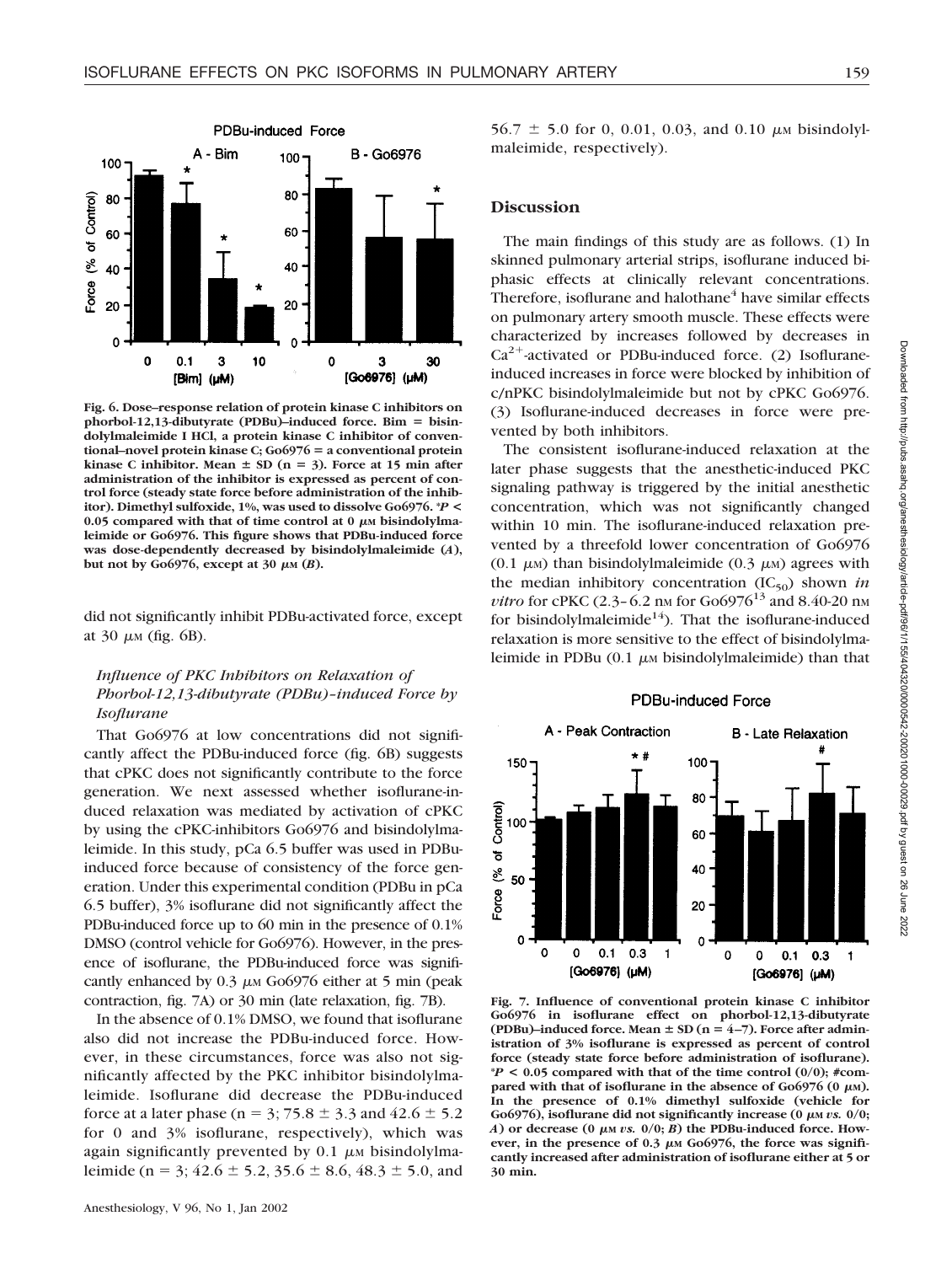in pCa  $(0.3 \mu\text{m})$  bisindolylmaleimide)-induced force is in agreement with the suggestion of a predominant activation of nPKC by PDBu. This speculation is derived from the evidence of direct inhibition of PDBu-induced force with c/nPKC inhibitor (bisindolylmaleimide) but little with cPKC inhibitor (Go6976). In contrast, the higher concentrations of cPKC inhibitor, Go6976, are required to prevent the decreases in force by isoflurane in PDButhan in pCa-induced force. These findings could be due to the vehicle (DMSO) used in Go6976, possibly by DMSO inducing  $Ca^{2+}$  release from the SR (data not shown), resulting in higher activation of cPKC and thus less effectiveness of Go6976. This speculation remains to be confirmed.

The narrow range of effective concentrations of the PKC inhibitors could be due to the dual signaling pathways of PKC leading to contraction and relaxation as proposed previously (fig.  $1$ )<sup>6</sup> and discussed later in this article. The partial prevention of relaxation by the PKC inhibitors suggests that mechanisms other than PKC also contribute to the isoflurane effects ( $e.g.,$  CaMKII<sup>16</sup>).

The biphasic effects of isoflurane and the differential effect of the inhibitors from this study therefore suggest that PKC isoforms (nPKC and cPKC) have different roles in vascular smooth muscle contraction. nPKC and cPKC seem to be involved in contraction and relaxation of vascular smooth muscle, respectively. The biphasic responses of pulmonary arteries to isoflurane and halothane<sup>5</sup> were similar, suggesting anesthetics have comparable effects in the same arterial type. Whether halothane has the same mechanisms of action as isoflurane remains to be seen. In contrast, halothane and isoflurane have been shown to cause opposite effects on force induced by oleic acid (a cytosolic PKC agonist) in coronary arteries. In this case, halothane abrogates force, whereas isoflurane enhances force.<sup>3</sup> This apparent contradiction could be explained by differences in experimental conditions, arterial types, animal species, mechanisms, or by a differential role for PKC isoforms and requires further study.

A role for nPKC in vascular smooth muscle contraction is implied by the fact—shown in this and other studies—that peak force induced by isoflurane is blocked by high concentrations of bisindolylmaleimide, a c/nPKC inhibitor, but not by Go6976, an inhibitor of cPKC.4,5 Furthermore, Horowitz *et al.*<sup>17</sup> have shown in single skinned vascular smooth muscle cells that the  $\varepsilon$ isoenzyme of nPKC induces a  $Ca^{2+}$ -independent contraction. Kitazawa *et al.*<sup>10</sup> have also shown a component of  $Ca^{2+}$ -independent protein kinase C-induced contractile  $Ca^{2+}$  sensitization in Triton X-100-treated rabbit arterial smooth muscle.

Inhibition of isoflurane-induced relaxation by the c/nPKC (bisindolylmaleimide) or specific cPKC (Go6976) inhibitor at low concentrations in both pCaand PDBu-induced force suggests that relaxation is me-

diated through activation of cPKC by isoflurane. This possibility is consistent with evidence that in tracheal smooth muscle, purified cPKC $\alpha$ , as well as Ca<sup>2+</sup>-calmodulin-dependent protein kinase II, phosphorylates MLCK, which would result in decreased MLCK activity and MLC phosphorylation<sup>7,16</sup> leading to decreased force.

The effectiveness of low concentrations  $(0.1-1 \mu)$  of PKC inhibitors in preventing isoflurane-induced relaxation also suggests the specificity of the inhibition because *in vitro*, their  $IC_{50}$  is near 10 nm.<sup>13,14</sup> It is also possible that PKC at low activity induces relaxation that is sensitive to lower concentrations of the inhibitors. However, PKC at high activity induces contraction *via* a different pathway (see Zhong and Su, $<sup>6</sup>$  fig. 1) (discussed</sup> in the following two paragraphs) that can only be blocked by high concentrations of the inhibitor. The ineffectiveness of higher concentrations of PKC inhibitors ( $\leq 1 \mu$ M) in preventing the isoflurane-induced relaxation (fig. 3) could be that both relaxation and increased force (fig. 4A) by isoflurane are affected by the high concentrations of PKC inhibitors, resulting in no change in isoflurane-induced relaxation.

The enhanced isoflurane-induced relaxation by 10  $\mu$ M Go6976 observed in this study could be due to inhibition of both pathways (see Zhong and Su, $6$  fig. 1), resulting in further decreases in force. However, this speculation cannot reconcile with the lack of inhibition of the isoflurane-increased force by Go6976. Whether DMSO (the vehicle for Go6976)-induced  $Ca^{2+}$  release from the SR (data not known) has a role remains to be examined.

The results of this study suggest the biphasic effects of isoflurane can be viewed within the framework of the following model (see Zhong and  $Su<sup>6</sup>$  fig. 1).<sup>1</sup> Isoflurane directly activates PKC (nPKC). This is followed by translocation of nPKC from the cytosol to the membrane shown in cultured cells.<sup>6</sup> The translocated nPKC would then initiate signals, either by CPI-17<sup>10</sup> or by ERK–MLCK–MLC<sup>18,19</sup> signaling pathways, resulting in force generation (*e.g.*, the isoflurane-increased force). Whether isoflurane induces nPKC translocation *via* ERK–MLCK–MLC signaling pathways remains to be determined.<sup>2</sup> Isoflurane induces  $Ca^{2+}$ release from the SR. This increased  $Ca^{2+}$  activates  $Ca^{2+}$ dependent protein kinases, including cPKC. The increased cPKC activity would then directly phosphorylates MLCK, decreasing MLCK activity and decreasing MLC phosphorylation, $\frac{7}{7}$  resulting in decreased force (isoflurane-induced relaxation) (see Zhong and Su, $6$  fig. 1). This is consistent with the observations that halothane increases purified cPKC  $\arct{ivity}^{20}$  and cytosolic cPKC activity in rat cerebrocortical synaptosomes. $21$ 

Alternately, cPKC signaling could also be *via* another pathway, ERK-MLCK-MLC signaling<sup>8,9,18,19</sup> resulting in increased force (isoflurane-increased force) (see Zhong and  $Su<sup>6</sup>$  fig. 1). The fact that isoflurane increases PDBuinduced force under pCa 6.7 (fig. 6A) but not under pCa 6.5 (fig. 7A) also supports this speculation. It is specu